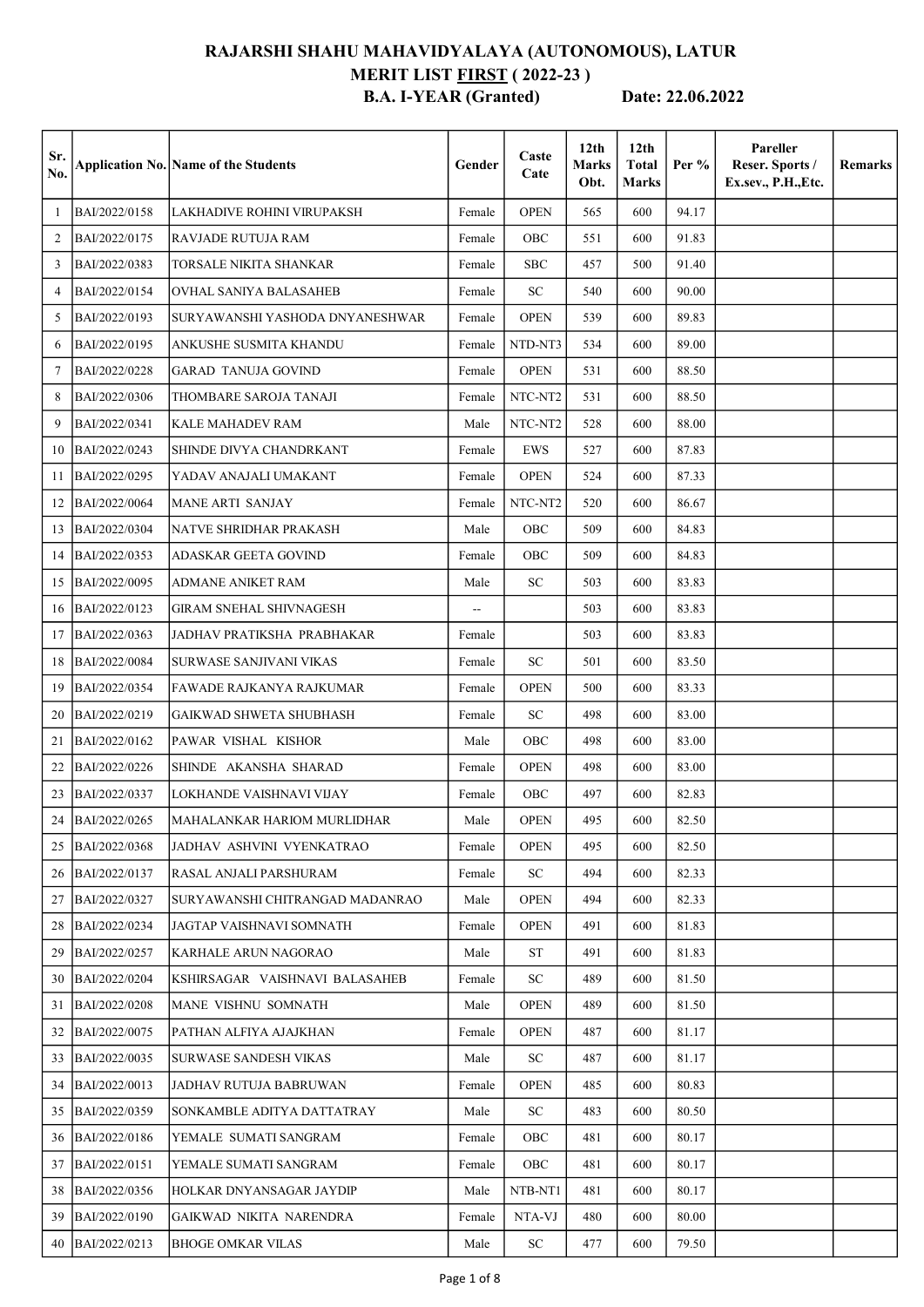| Sr.<br>No. |               | <b>Application No. Name of the Students</b> | Gender | Caste<br>Cate | 12 <sub>th</sub><br><b>Marks</b><br>Obt. | 12 <sub>th</sub><br><b>Total</b><br>Marks | Per % | Pareller<br>Reser. Sports /<br>Ex.sev., P.H., Etc. | Remarks |
|------------|---------------|---------------------------------------------|--------|---------------|------------------------------------------|-------------------------------------------|-------|----------------------------------------------------|---------|
| 41         | BAI/2022/0332 | KAMBLE DIVYA SAMBHAJI                       | Female | <b>SC</b>     | 477                                      | 600                                       | 79.50 |                                                    |         |
| 42         | BAI/2022/0203 | <b>BOYANE DIPALI VILAS</b>                  | Female | SBC           | 476                                      | 600                                       | 79.33 |                                                    |         |
| 43         | BAI/2022/0338 | LOKHANDE VAISHALI VIJAY                     | Female | OBC           | 476                                      | 600                                       | 79.33 |                                                    |         |
| 44         | BAI/2022/0117 | <b>GIDDE SHABNAM GAFFAR</b>                 | Female | <b>OPEN</b>   | 475                                      | 600                                       | 79.17 |                                                    |         |
| 45         | BAI/2022/0171 | KSHIRSAGAR ASHWINI ANIL                     | Female | SC            | 473                                      | 600                                       | 78.83 |                                                    |         |
| 46         | BAI/2022/0081 | <b>GORE GANESH MAHADEV</b>                  | Male   | <b>SC</b>     | 472                                      | 600                                       | 78.67 |                                                    |         |
| 47         | BAI/2022/0339 | <b>GADEKAR RUTUJA KISHAN</b>                | Female | NTC-NT2       | 472                                      | 600                                       | 78.67 |                                                    |         |
| 48         | BAI/2022/0278 | WAGHCHOURE AKANKSHA KISAN                   | Female | <b>SC</b>     | 468                                      | 600                                       | 78.00 |                                                    |         |
| 49         | BAI/2022/0082 | <b>GAIKWAD ASHISH TANAJI</b>                | Male   | <b>SC</b>     | 467                                      | 600                                       | 77.83 |                                                    |         |
| 50         | BAI/2022/0247 | KIRDANT VAIBHAVI VENKATRO                   | Female | <b>OPEN</b>   | 467                                      | 600                                       | 77.83 |                                                    |         |
| 51         | BAI/2022/0098 | <b>MANE SHIVPRASAD RAMRAO</b>               | Male   | SC            | 467                                      | 600                                       | 77.83 |                                                    |         |
| 52         | BAI/2022/0116 | <b>SHINDE GAURI SANTOSH</b>                 | Female | <b>OPEN</b>   | 467                                      | 600                                       | 77.83 |                                                    |         |
| 53         | BAI/2022/0245 | <b>MAGAR GEETANJALI ANIL</b>                | Female | <b>SC</b>     | 466                                      | 600                                       | 77.67 |                                                    |         |
| 54         | BAI/2022/0028 | <b>MADANE ATUL SUNIL</b>                    | Male   | NTC-NT2       | 465                                      | 600                                       | 77.50 |                                                    |         |
| 55         | BAI/2022/0273 | MALI AVDHUT DEVANAND                        | Male   | OBC           | 465                                      | 600                                       | 77.50 |                                                    |         |
| 56         | BAI/2022/0348 | HONMALE ISHWARI SANJIV                      | Female | <b>OPEN</b>   | 464                                      | 600                                       | 77.33 |                                                    |         |
| 57         | BAI/2022/0025 | <b>WAGHMARE OMNATH DATTU</b>                | Male   | <b>SC</b>     | 463                                      | 600                                       | 77.17 |                                                    |         |
| 58         | BAI/2022/0012 | <b>BORADE SAURABH SHRINIVAS</b>             | Male   | <b>OPEN</b>   | 501                                      | 650                                       | 77.08 |                                                    |         |
| 59         | BAI/2022/0056 | <b>KAMBLE ROHIT PANDURANG</b>               | Male   | <b>SC</b>     | 461                                      | 600                                       | 76.83 |                                                    |         |
| 60         | BAI/2022/0268 | <b>MUDRIKE SHRIKANT BABU</b>                | Male   | SC            | 460                                      | 600                                       | 76.67 |                                                    |         |
| 61         | BAI/2022/0052 | SAKHARE NAMRATA MANMATH                     | Female | <b>OPEN</b>   | 457                                      | 600                                       | 76.17 |                                                    |         |
| 62         | BAI/2022/0071 | SHAIKH SOHEL TAHERPASHA                     | Male   | <b>OPEN</b>   | 457                                      | 600                                       | 76.17 |                                                    |         |
| 63         | BAI/2022/0253 | PITALE GANESH BALBHIM                       | Male   | <b>ST</b>     | 456                                      | 600                                       | 76.00 |                                                    |         |
| 64         | BAI/2022/0215 | <b>MANE ASHWINI DATTATRAY</b>               | Female | <b>OPEN</b>   | 455                                      | 600                                       | 75.83 |                                                    |         |
| 65         | BAI/2022/0360 | KAMBLE AKANKSHA RAJU                        | Female | <b>SC</b>     | 455                                      | 600                                       | 75.83 |                                                    |         |
| 66         | BAI/2022/0049 | <b>GAIKWAD PRADNYA MARUTI</b>               | Female | <b>SC</b>     | 454                                      | 600                                       | 75.67 |                                                    |         |
| 67         | BAI/2022/0100 | KHALSE VAISHNAVI SANTOSH                    | Female | SC            | 454                                      | 600                                       | 75.67 |                                                    |         |
| 68         | BAI/2022/0229 | <b>SABLE SWAPNIL SHIVAJI</b>                | Male   | SC            | 454                                      | 600                                       | 75.67 |                                                    |         |
| 69         | BAI/2022/0086 | AUTADE JANKI SHAHURAJE                      | Female | <b>OPEN</b>   | 453                                      | 600                                       | 75.50 |                                                    |         |
| 70         | BAI/2022/0284 | PANCHAL ARJUN SANJAY                        | Male   | OBC           | 453                                      | 600                                       | 75.50 |                                                    |         |
| 71         | BAI/2022/0288 | KALE SHRIKANT LAXMAN                        | Male   | SC            | 452                                      | 600                                       | 75.33 |                                                    |         |
| 72         | BAI/2022/0055 | DAHIPHALE KOMAL NATHRAO                     | Female | NTD-NT3       | 449                                      | 600                                       | 74.83 | Divyangjan                                         |         |
| 73         | BAI/2022/0120 | KARE VAISHANVI BALAJI                       | Female | NTC-NT2       | 449                                      | 600                                       | 74.83 |                                                    |         |
| 74         | BAI/2022/0144 | RAUTRAO SHRIKRISHNA BALAJI                  | Male   | <b>OPEN</b>   | 448                                      | 600                                       | 74.67 |                                                    |         |
| 75         | BAI/2022/0188 | SHAIKH MAHAMADISA YUNUS                     | Male   | <b>OPEN</b>   | 448                                      | 600                                       | 74.67 |                                                    |         |
| 76         | BAI/2022/0079 | GAIKWAD OMKAR JITENDRA                      | Male   | SC            | 447                                      | 600                                       | 74.50 |                                                    |         |
| 77         | BAI/2022/0102 | PATIL PARMESHVAR BALAJI                     | Male   | <b>OPEN</b>   | 446                                      | 600                                       | 74.33 |                                                    |         |
| 78         | BAI/2022/0066 | KAWADE PRIYANKA MAHADU                      | Female | NTC-NT2       | 445                                      | 600                                       | 74.17 |                                                    |         |
| 79         | BAI/2022/0242 | PATIL CHAITANY KAMLAKAR                     | Male   | <b>OPEN</b>   | 445                                      | 600                                       | 74.17 |                                                    |         |
| 80         | BAI/2022/0169 | <b>SULAKHE RUSHALI MANOHAR</b>              | Female | OBC           | 444                                      | 600                                       | 74.00 |                                                    |         |
| 81         | BAI/2022/0189 | PATHAN NAWAJ DAULAT                         | Male   | <b>OPEN</b>   | 442                                      | 600                                       | 73.67 |                                                    |         |
| 82         | BAI/2022/0016 | PATIL RUTUJA SUBHAN                         | Female | <b>OPEN</b>   | 441                                      | 600                                       | 73.50 |                                                    |         |
| 83         | BAI/2022/0072 | SAUDAGAR SANIYA MUKRAM                      | Female | <b>OPEN</b>   | 439                                      | 600                                       | 73.17 |                                                    |         |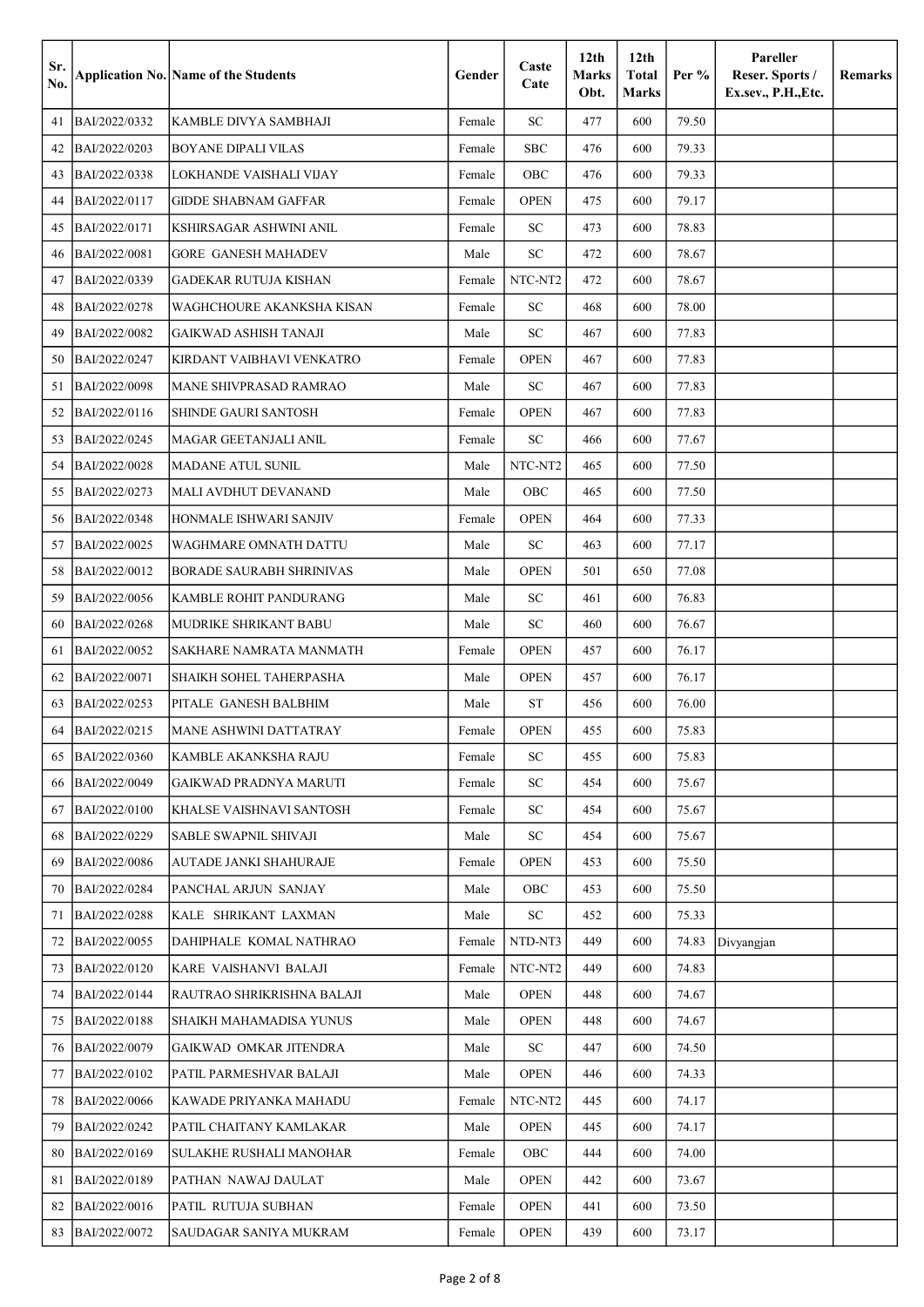| Sr.<br>No. |                     | <b>Application No. Name of the Students</b> | Gender | Caste<br>Cate  | 12 <sub>th</sub><br>Marks<br>Obt. | 12 <sub>th</sub><br><b>Total</b><br><b>Marks</b> | Per $%$ | Pareller<br>Reser. Sports /<br>Ex.sev., P.H., Etc. | Remarks |
|------------|---------------------|---------------------------------------------|--------|----------------|-----------------------------------|--------------------------------------------------|---------|----------------------------------------------------|---------|
| 84         | BAI/2022/0034       | SARVADE PRIYANKA HARI                       | Female | <b>SC</b>      | 438                               | 600                                              | 73.00   |                                                    |         |
| 85         | BAI/2022/0310       | KOLHE SAMYAK BABARAO                        | Male   | <b>SC</b>      | 437                               | 600                                              | 72.83   | Cultural                                           |         |
| 86         | BAI/2022/0373       | <b>BHAT CHARANSING BANDUSING</b>            | Male   | <b>OPEN</b>    | 437                               | 600                                              | 72.83   |                                                    |         |
| 87         | BAI/2022/0053       | <b>BHOJANE SARSWATI NAGNATH</b>             | Female | OBC            | 436                               | 600                                              | 72.67   |                                                    |         |
| 88         | BAI/2022/0046       | JANRAO SAROJINI RAJENDRA                    | Female | <b>SC</b>      | 434                               | 600                                              | 72.33   |                                                    |         |
| 89         | BAI/2022/0062       | GAVHANE AJAY MURLIDHAR                      | Male   | <b>OPEN</b>    | 431                               | 600                                              | 71.83   |                                                    |         |
| 90         | BAI/2022/0161       | KAMBLE YASHRAJ ARVIND                       | Male   | ${\rm SC}$     | 431                               | 600                                              | 71.83   |                                                    |         |
| 91         | BAI/2022/0251       | VAISHNAV KAPIL BAJARANGDAS                  | Male   | NTB-NT1        | 430                               | 600                                              | 71.67   |                                                    |         |
| 92         | BAI/2022/0042       | <b>GAIKWAD PRAJYOT BAPU</b>                 | Male   | ${\rm SC}$     | 429                               | 600                                              | 71.50   |                                                    |         |
| 93         | BAI/2022/0132       | MORE DNYANESHWARI TANAJI                    | Female | <b>OPEN</b>    | 429                               | 600                                              | 71.50   |                                                    |         |
| 94         | BAI/2022/0275       | NIKTE ADESH SHRIKRISHNA                     | Male   | <b>OPEN</b>    | 429                               | 600                                              | 71.50   |                                                    |         |
| 95         | BAI/2022/0254       | PANCHAL VIJAY SHIVAJI                       | Male   | OBC            | 429                               | 600                                              | 71.50   |                                                    |         |
| 96         | BAI/2022/0280       | USTURE SHIVANI SATISH                       | Female | <b>OPEN</b>    | 429                               | 600                                              | 71.50   |                                                    |         |
| 97         | BAI/2022/0113       | <b>GADERAO PRANITI TULSHIRAM</b>            | Female | <b>SC</b>      | 428                               | 600                                              | 71.33   |                                                    |         |
| 98         | BAI/2022/0224       | KAMBLE PREM PARMESHWAR                      | Male   | <b>SC</b>      | 428                               | 600                                              | 71.33   |                                                    |         |
| 99         | BAI/2022/0289       | KUMBHAR MANOJ MAROTI                        | Male   | OBC            | 428                               | 600                                              | 71.33   |                                                    |         |
| 100        | BAI/2022/0130       | TAMBOLI AAFIYA MAHEBOOB                     | Female | OBC            | 426                               | 600                                              | 71.00   |                                                    |         |
| 101        | BAI/2022/0351       | SURYAWANSHI SHREYA SAMBHAJI                 | Female | <b>SC</b>      | 425                               | 600                                              | 70.83   |                                                    |         |
| 102        | BAI/2022/0240       | <b>GITTE PRATIKSHA NAMDEV</b>               | Female | NTD-NT3        | 424                               | 600                                              | 70.67   |                                                    |         |
| 103        | BAI/2022/0201       | NARARE KIRTI UDDHAV                         | Female | OBC            | 424                               | 600                                              | 70.67   |                                                    |         |
| 104        | BAI/2022/0143       | KATWATE SNEHA SANTOSH                       | Female | <b>SC</b>      | 423                               | 600                                              | 70.50   |                                                    |         |
| 105        | BAI/2022/0068       | <b>SHAIKH AASMA IBRAHIM</b>                 | Female | <b>OPEN</b>    | 423                               | 600                                              | 70.50   |                                                    |         |
| 106        | BAI/2022/0106       | <b>KAMBLE MANSVI RAVI</b>                   | Female | SC             | 422                               | 600                                              | 70.33   |                                                    |         |
|            | 107 BAI/2022/0021   | LOKHANDE AISHWARYA TANAJI                   |        | Female NTD-NT3 | 421                               | 600                                              | 70.17   |                                                    |         |
|            | 108 BAI/2022/0164   | BANSODE SAKSHANT PANDURANG                  | Male   | SC             | 420                               | 600                                              | 70.00   |                                                    |         |
|            | 109   BAI/2022/0018 | GANDLE LOKESH RAMESH                        | Male   | SC             | 420                               | 600                                              | 70.00   |                                                    |         |
|            | 110   BAI/2022/0031 | REKHLE VAISHANVI SURESH                     | Female | <b>OPEN</b>    | 420                               | 600                                              | 70.00   |                                                    |         |
|            | 111  BAI/2022/0065  | <b>IRLE AAKAKNSHA SHRIRAM</b>               | Female | <b>SBC</b>     | 417                               | 600                                              | 69.50   |                                                    |         |
|            | 112   BAI/2022/0357 | <b>BHALERAO PRITI JIVAN</b>                 | Female | SC             | 417                               | 600                                              | 69.50   |                                                    |         |
|            | 113   BAI/2022/0048 | INGALE MANAV MAHENDRAKUMAR                  | Male   | SC             | 415                               | 600                                              | 69.17   |                                                    |         |
|            | 114   BAI/2022/0007 | JADHAV SHIVAJI VITTHAL                      | Male   | EWS            | 414                               | 600                                              | 69.00   |                                                    |         |
|            | 115   BAI/2022/0211 | KSHIRSAGAR MANKARNIKA KEDARNATH             | Female | NTC-NT2        | 414                               | 600                                              | 69.00   |                                                    |         |
|            | 116   BAI/2022/0173 | PINATE SHREYA VYANKAT                       | Female | OBC            | 414                               | 600                                              | 69.00   |                                                    |         |
|            | 117 BAI/2022/0050   | <b>BHOSALE PRASHANT POPAT</b>               | Male   | <b>OPEN</b>    | 411                               | 600                                              | 68.50   |                                                    |         |
|            | 118   BAI/2022/0248 | JADHAV SAKSHI RAMDAS                        | Female | SC             | 411                               | 600                                              | 68.50   |                                                    |         |
|            | 119   BAI/2022/0365 | TOMPE SAKSHI SUBHASH                        | Female |                | 411                               | 600                                              | 68.50   |                                                    |         |
|            | 120 BAI/2022/0166   | SURYAWANSHI MANSI DATTATRAY                 | Female | <b>OPEN</b>    | 407                               | 600                                              | 67.83   |                                                    |         |
|            | 121  BAI/2022/0347  | DHAVNE SAURABH SHRIMANT                     | Male   | <b>OPEN</b>    | 407                               | 600                                              | 67.83   |                                                    |         |
|            | 122 BAI/2022/0060   | BAGWAN ROHAM AHEMAD                         | Female | OBC            | 406                               | 600                                              | 67.67   |                                                    |         |
|            | 123   BAI/2022/0214 | WADIKAR KARAN RAMRAO                        | Male   | EWS            | 406                               | 600                                              | 67.67   |                                                    |         |
|            | 124   BAI/2022/0333 | MANE PRATIKSHA CHANDRAPRAKASH               | Female | <b>OPEN</b>    | 338                               | 500                                              | 67.60   |                                                    |         |
|            | 125   BAI/2022/0125 | KAMBLE MANSI SHRIMANT                       | Female | SC             | 404                               | 600                                              | 67.33   |                                                    |         |
|            | 126   BAI/2022/0252 | LANDGE KOMAL BHAGWAT                        | Female | NTC-NT2        | 404                               | 600                                              | 67.33   |                                                    |         |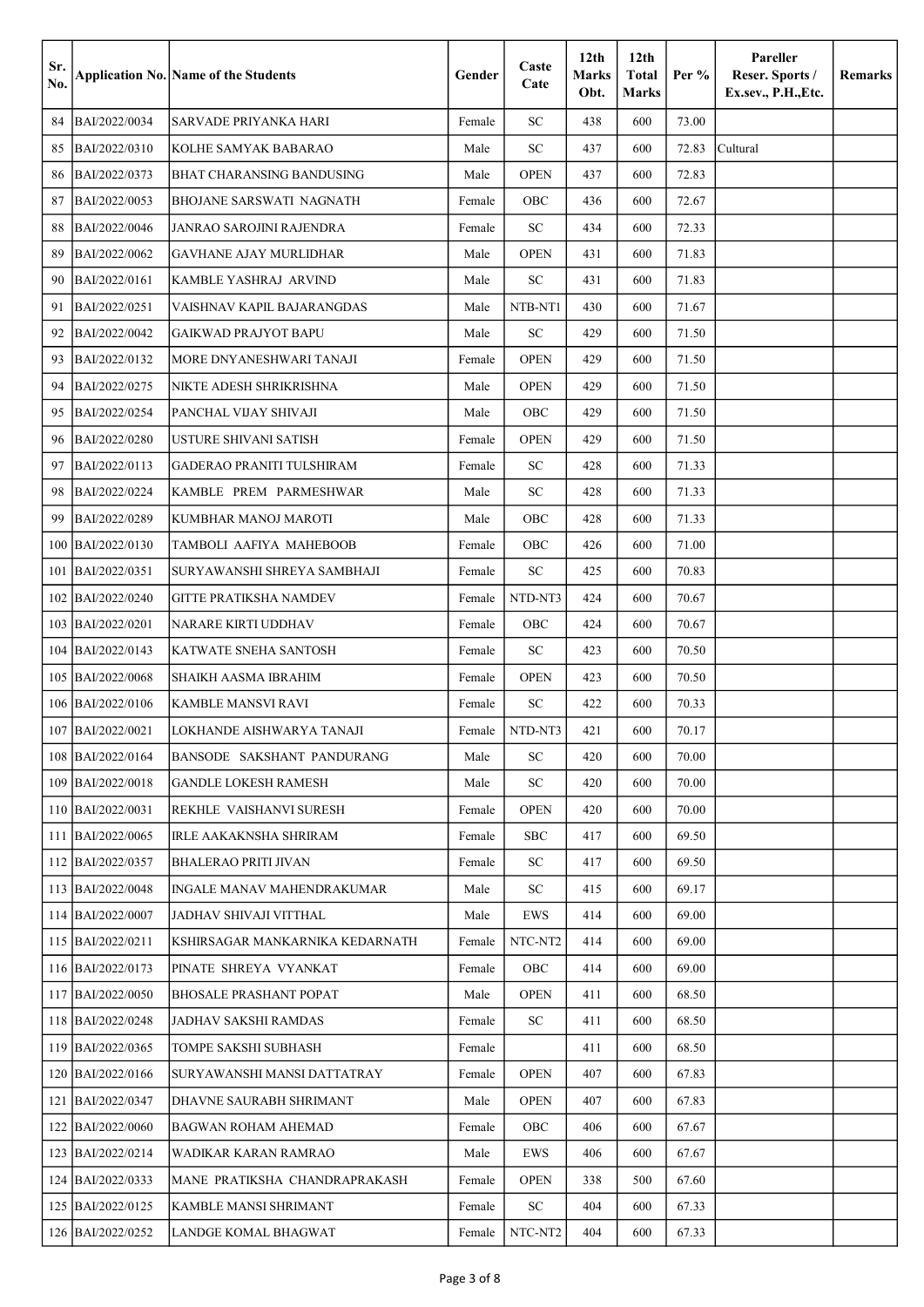| Sr.<br>No. |                     | <b>Application No. Name of the Students</b> | Gender | Caste<br>Cate | 12 <sub>th</sub><br>Marks<br>Obt. | 12 <sub>th</sub><br><b>Total</b><br><b>Marks</b> | Per $%$ | Pareller<br>Reser. Sports /<br>Ex.sev., P.H., Etc. | Remarks |
|------------|---------------------|---------------------------------------------|--------|---------------|-----------------------------------|--------------------------------------------------|---------|----------------------------------------------------|---------|
| 127        | BAI/2022/0023       | LOKHANDE ABHISHEK BHASKAR                   | Male   | NTD-NT3       | 404                               | 600                                              | 67.33   |                                                    |         |
| 128        | BAI/2022/0145       | ALTE ANJALI MAHADEV                         | Female | ${\rm SC}$    | 403                               | 600                                              | 67.17   |                                                    |         |
| 129        | BAI/2022/0269       | DANGE NAMRATA LAXMIKANT                     | Female | <b>EWS</b>    | 402                               | 600                                              | 67.00   |                                                    |         |
| 130        | BAI/2022/0078       | HANGARGE SUMIT SHIVAJI                      | Male   | <b>OPEN</b>   | 402                               | 600                                              | 67.00   |                                                    |         |
| 131        | BAI/2022/0364       | <b>SURVASE JYOTI BALAJI</b>                 | Female | <b>OPEN</b>   | 402                               | 600                                              | 67.00   |                                                    |         |
| 132        | BAI/2022/0244       | MOMIN MUSAIB MUKTAR                         | Male   | OBC           | 401                               | 600                                              | 66.83   |                                                    |         |
| 133        | BAI/2022/0038       | <b>BHOGE SNEHA MAHADEV</b>                  | Female | <b>SC</b>     | 399                               | 600                                              | 66.50   |                                                    |         |
| 134        | BAI/2022/0076       | RASAL KANCHAN LAXMAN                        | Female | <b>SC</b>     | 399                               | 600                                              | 66.50   |                                                    |         |
| 135        | BAI/2022/0328       | SHAIKH ALTMASH RAJUDDIN                     | Male   | <b>OPEN</b>   | 399                               | 600                                              | 66.50   |                                                    |         |
| 136        | BAI/2022/0156       | <b>BANSODE ANU SUBHASH</b>                  | Female | <b>SC</b>     | 398                               | 600                                              | 66.33   |                                                    |         |
| 137        | BAI/2022/0264       | DEDE PALLAVI VIJAY                          | Female | <b>SC</b>     | 398                               | 600                                              | 66.33   |                                                    |         |
| 138        | BAI/2022/0361       | <b>SWAMI VIKAS SANJAY</b>                   | Male   | OBC           | 398                               | 600                                              | 66.33   |                                                    |         |
| 139        | BAI/2022/0236       | UDARE PRATHAMESH MOHAN                      | Male   | <b>SC</b>     | 397                               | 600                                              | 66.17   |                                                    |         |
| 140        | BAI/2022/0249       | KADAM NAMRATA PRADIP                        | Female | <b>OPEN</b>   | 396                               | 600                                              | 66.00   |                                                    |         |
|            | 141 BAI/2022/0149   | PATHAN MEHER MUNIRKHAN                      | Female | <b>OPEN</b>   | 394                               | 600                                              | 65.67   |                                                    |         |
| 142        | BAI/2022/0108       | KASTURE AARTI HANUMANTRAO                   | Female | OBC           | 393                               | 600                                              | 65.50   |                                                    |         |
| 143        | BAI/2022/0199       | NAIKNAVARE NIVEDITA SUBHASH                 | Female | <b>OPEN</b>   | 393                               | 600                                              | 65.50   |                                                    |         |
| 144        | BAI/2022/0260       | CHIKALE RUPALI SURYAKANT                    | Female | <b>OPEN</b>   | 392                               | 600                                              | 65.33   |                                                    |         |
| 145        | BAI/2022/0232       | DHAWARE DIKSHA GAUTAM                       | Female | <b>SC</b>     | 392                               | 600                                              | 65.33   |                                                    |         |
| 146        | BAI/2022/0087       | SAYYAD SHAHISTA BANDENAWAZ                  | Female | EWS           | 392                               | 600                                              | 65.33   |                                                    |         |
| 147        | BAI/2022/0281       | SHINDE PRIYANKA DIPAK                       | Female | <b>SC</b>     | 392                               | 600                                              | 65.33   |                                                    |         |
| 148        | BAI/2022/0296       | TAMBOLI FIZA HARUN                          | Female | OBC           | 391                               | 600                                              | 65.17   |                                                    |         |
| 149        | BAI/2022/0212       | SHAIKH ROHIN NAYUM                          | Female | <b>OPEN</b>   | 390                               | 600                                              | 65.00   |                                                    |         |
|            | 150 BAI/2022/0343   | SAYYAD KALIMOON ZAIRODDIN                   | Female | <b>OPEN</b>   | 390                               | 600                                              | 65.00   |                                                    |         |
|            | 151 BAI/2022/0037   | BHANDARE AKASH RAJENDRA                     | Male   | <b>OPEN</b>   | 389                               | 600                                              | 64.83   |                                                    |         |
|            | 152   BAI/2022/0074 | PATHAN AASMA KHUDDUS                        | Female | <b>OPEN</b>   | 389                               | 600                                              | 64.83   |                                                    |         |
|            | 153   BAI/2022/0178 | PAWAR NIKITA SURYAKANT                      | Female | <b>OPEN</b>   | 389                               | 600                                              | 64.83   |                                                    |         |
|            | 154   BAI/2022/0318 | SAYYED MAHEBOOB IFTEKHAR                    | Male   | <b>OPEN</b>   | 389                               | 600                                              | 64.83   |                                                    |         |
|            | 155  BAI/2022/0198  | SHINDE RAHUL INDRAJIT                       | Male   | SC            | 388                               | 600                                              | 64.67   |                                                    |         |
|            | 156   BAI/2022/0008 | WAKADE SHIVAM BALASAHEB                     | Male   | OPEN          | 388                               | 600                                              | 64.67   |                                                    |         |
|            | 157 BAI/2022/0196   | SWAMI MAYURI DAYANAND                       | Female | OBC           | 387                               | 600                                              | 64.50   |                                                    |         |
|            | 158   BAI/2022/0276 | PASHIME PUNAM SIKINDAR                      | Female | OBC           | 385                               | 600                                              | 64.17   |                                                    |         |
|            | 159   BAI/2022/0233 | SURVASE RUTUJA SURYAKANT                    | Female | OBC           | 385                               | 600                                              | 64.17   |                                                    |         |
|            | 160   BAI/2022/0369 | <b>BANSODE NANDINI RAJENDRA</b>             | Female | SC            | 385                               | 600                                              | 64.17   |                                                    |         |
|            | 161 BAI/2022/0241   | HAKKE MAHESH RAMESHWAR                      | Male   | NTC-NT2       | 384                               | 600                                              | 64.00   |                                                    |         |
|            | 162 BAI/2022/0286   | VAISHNAV ROHINI SANJAY                      | Female | NTB-NT1       | 384                               | 600                                              | 64.00   |                                                    |         |
|            | 163   BAI/2022/0305 | GAIKWAD DIKSHA DAMU                         | Female | SC            | 383                               | 600                                              | 63.83   |                                                    |         |
|            | 164   BAI/2022/0131 | MADJE SHUBHANGI CHANDRAKANT                 | Female | EWS           | 383                               | 600                                              | 63.83   |                                                    |         |
|            | 165   BAI/2022/0182 | <b>SHINDE ANJALI RAJKUMAR</b>               | Female | <b>OPEN</b>   | 383                               | 600                                              | 63.83   |                                                    |         |
|            | 166   BAI/2022/0159 | KAMBLE SUSHAMA GAUTAM                       | Female | SC            | 382                               | 600                                              | 63.67   |                                                    |         |
|            | 167 BAI/2022/0103   | FAKIR SHABNAM MAHMAD                        | Female | <b>OPEN</b>   | 380                               | 600                                              | 63.33   |                                                    |         |
|            | 168   BAI/2022/0128 | FAKIR SHABNAM MUHAMMAD                      | Female | <b>OPEN</b>   | 380                               | 600                                              | 63.33   |                                                    |         |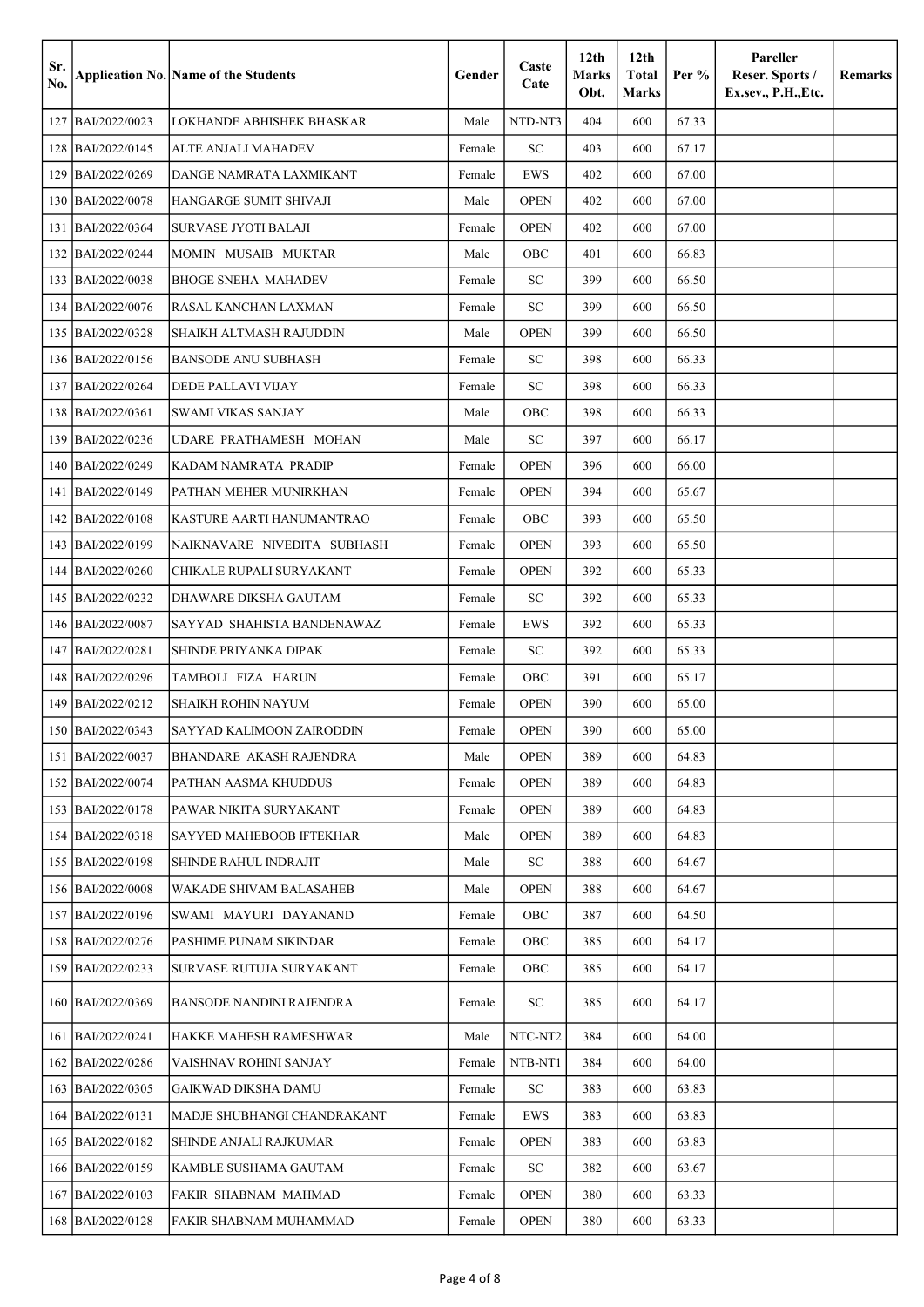| Sr.<br>No. |                     | <b>Application No. Name of the Students</b> | Gender | Caste<br>Cate | 12 <sub>th</sub><br>Marks<br>Obt. | 12 <sub>th</sub><br><b>Total</b><br><b>Marks</b> | Per $%$ | Pareller<br>Reser. Sports /<br>Ex.sev., P.H., Etc. | <b>Remarks</b> |
|------------|---------------------|---------------------------------------------|--------|---------------|-----------------------------------|--------------------------------------------------|---------|----------------------------------------------------|----------------|
| 169        | BAI/2022/0142       | <b>SHINDE PADMARAJ PRALHAD</b>              | Male   | <b>SC</b>     | 377                               | 600                                              | 62.83   |                                                    |                |
| 170        | BAI/2022/0256       | <b>SHINDE PADMARAJ PRALHAD</b>              | Male   | <b>SC</b>     | 377                               | 600                                              | 62.83   |                                                    |                |
| 171        | BAI/2022/0170       | SHINDE NEHA BALAJI                          | Female | <b>SC</b>     | 375                               | 600                                              | 62.50   |                                                    |                |
| 172        | BAI/2022/0109       | MOHIDDIN MUSKAN TAMBOLI                     | Female | OBC           | 374                               | 600                                              | 62.33   |                                                    |                |
| 173        | BAI/2022/0091       | KAMBLE HARSHA VITTHAL                       | Female | <b>SC</b>     | 373                               | 600                                              | 62.17   |                                                    |                |
| 174        | BAI/2022/0119       | KAMBLE SHWETA MUKUND                        | Female | SC            | 373                               | 600                                              | 62.17   |                                                    |                |
| 175        | BAI/2022/0107       | LOMTE SNEHA RAMESH                          | Female | <b>OPEN</b>   | 373                               | 600                                              | 62.17   |                                                    |                |
| 176        | BAI/2022/0197       | MOHOLKAR VAISHNAVI VYANKATRAO               | Female | NTB-NT1       | 373                               | 600                                              | 62.17   | Ex-Serviceman/<br>Serviceman                       |                |
| 177        | BAI/2022/0287       | JADHAV PRATIKSHA CHAGAN                     | Female | <b>OPEN</b>   | 371                               | 600                                              | 61.83   |                                                    |                |
| 178        | BAI/2022/0378       | MOHALE SHIVAJI SHIVAJI                      | Male   | <b>SBC</b>    | 371                               | 600                                              | 61.83   |                                                    |                |
| 179        | BAI/2022/0301       | <b>GAIKWAD ROHINI RAJABHAU</b>              | Female | ${\rm SC}$    | 369                               | 600                                              | 61.50   |                                                    |                |
| 180        | BAI/2022/0274       | CHINIMISHARI YADESHWARI AMBADAS             | Female | <b>OPEN</b>   | 368                               | 600                                              | 61.33   |                                                    |                |
| 181        | BAI/2022/0207       | KOLGAVE VAIJANATH HARIBA                    | Male   | NTC-NT2       | 366                               | 600                                              | 61.00   |                                                    |                |
| 182        | BAI/2022/0110       | MEKALE JANA CHANDRAKANT                     | Female | OBC           | 365                               | 600                                              | 60.83   |                                                    |                |
| 183        | BAI/2022/0184       | PAWAR PRATIK DATTA                          | Male   | <b>OPEN</b>   | 364                               | 600                                              | 60.67   |                                                    |                |
| 184        | BAI/2022/0168       | <b>AADE AJAY NAMDEV</b>                     | Male   | NTA-VJ        | 362                               | 600                                              | 60.33   |                                                    |                |
| 185        | BAI/2022/0083       | <b>KAMBLE KIRAN KISHOR</b>                  | Female | ${\rm SC}$    | 362                               | 600                                              | 60.33   |                                                    |                |
| 186        | BAI/2022/0329       | SHAIKH SAHIL WALIYODIN                      | Male   | <b>OPEN</b>   | 301                               | 500                                              | 60.20   |                                                    |                |
| 187        | BAI/2022/0299       | <b>GAIKWAD TANUJA SATISH</b>                | Female | <b>SC</b>     | 361                               | 600                                              | 60.17   |                                                    |                |
| 188        | BAI/2022/0112       | <b>BADADE NAMRATA DATTATRAY</b>             | Female | OBC           | 360                               | 600                                              | 60.00   |                                                    |                |
| 189        | BAI/2022/0067       | <b>BHURE SANIKA BABURAO</b>                 | Female | NTC-NT2       | 360                               | 600                                              | 60.00   |                                                    |                |
| 190        | BAI/2022/0210       | <b>LANDGE ABHIJIT RAJU</b>                  | Male   | ${\rm SC}$    | 360                               | 600                                              | 60.00   |                                                    |                |
| 191        | BAI/2022/0150       | MHETRE SUJATA SHAHURAJ                      | Female | OBC           | 360                               | 600                                              | 60.00   |                                                    |                |
|            | 192 BAI/2022/0319   | WAGHMARE AKANKSHA KASHINATH                 | Female | SC            | 360                               | 600                                              | 60.00   |                                                    |                |
|            | 193 BAI/2022/0367   | ZUNZURATE RAMESH MADHADEV                   | Male   | SC            | 360                               | 600                                              | 60.00   |                                                    |                |
|            | 194   BAI/2022/0104 | CHAVAN SWAPNALI SHRIMANT                    | Female | OPEN          | 356                               | 600                                              | 59.33   |                                                    |                |
|            | 195 BAI/2022/0216   | KATHARE NEHA GUNWANT                        | Female | <b>OBC</b>    | 356                               | 600                                              | 59.33   |                                                    |                |
|            | 196   BAI/2022/0227 | ZENDE PRANOTI PARMESHWAR                    | Female | <b>OPEN</b>   | 356                               | 600                                              | 59.33   |                                                    |                |
|            | 197 BAI/2022/0080   | RATHOD KRISHNA PANDHARI                     | Male   | NTA-VJ        | 355                               | 600                                              | 59.17   |                                                    |                |
|            | 198 BAI/2022/0096   | VAISHNAV VAISHNAVI SHIVDAS                  | Female | <b>OPEN</b>   | 355                               | 600                                              | 59.17   |                                                    |                |
|            | 199 BAI/2022/0006   | VANJARE VISHAL PIRAJI                       | Male   | SC            | 355                               | 600                                              | 59.17   |                                                    |                |
|            | 200 BAI/2022/0372   | RANSARJE NEHA SHANTAPPA                     | Female | NTD-NT3       | 355                               | 600                                              | 59.17   |                                                    |                |
|            | 201   BAI/2022/0371 | SHINDE SAKSHI MAROTI                        | Female | SC            | 355                               | 600                                              | 59.17   |                                                    |                |
|            | 202 BAI/2022/0255   | <b>GOPALE RAVI LAXMAN</b>                   | Male   | SC            | 354                               | 600                                              | 59.00   |                                                    |                |
|            | 203 BAI/2022/0379   | GADIWAN AJAY SAYABU                         | Male   | SC            | 354                               | 600                                              | 59.00   |                                                    |                |
|            | 204   BAI/2022/0321 | SHAIKH SUMAIYA SARFODDIN                    | Female | OPEN          | 353                               | 600                                              | 58.83   |                                                    |                |
|            | 205 BAI/2022/0020   | DESHMUKH RUPALI ANIL                        | Female | <b>OPEN</b>   | 352                               | 600                                              | 58.67   |                                                    |                |
|            | 206   BAI/2022/0192 | TENKALE PRANIT SAMBHAJI                     | Male   | SC            | 352                               | 600                                              | 58.67   |                                                    |                |
|            | 207 BAI/2022/0129   | GAIKWAD PRANITA MARUTI                      | Female | SC            | 351                               | 600                                              | 58.50   |                                                    |                |
|            | 208 BAI/2022/0157   | SATHE RAJASHRI HARIDAS                      | Female | <b>OPEN</b>   | 351                               | 600                                              | 58.50   |                                                    |                |
|            | 209 BAI/2022/0235   | ALURE MANISHA SURESH                        | Female | NTC-NT2       | 349                               | 600                                              | 58.17   |                                                    |                |
|            | 210   BAI/2022/0139 | SAWALE NEHA LAXMAN                          | Female | SC            | 349                               | 600                                              | 58.17   |                                                    |                |
|            | 211   BAI/2022/0187 | SURWASE VISHAL PRAKASH                      | Male   | ${\rm SC}$    | 348                               | 600                                              | 58.00   |                                                    |                |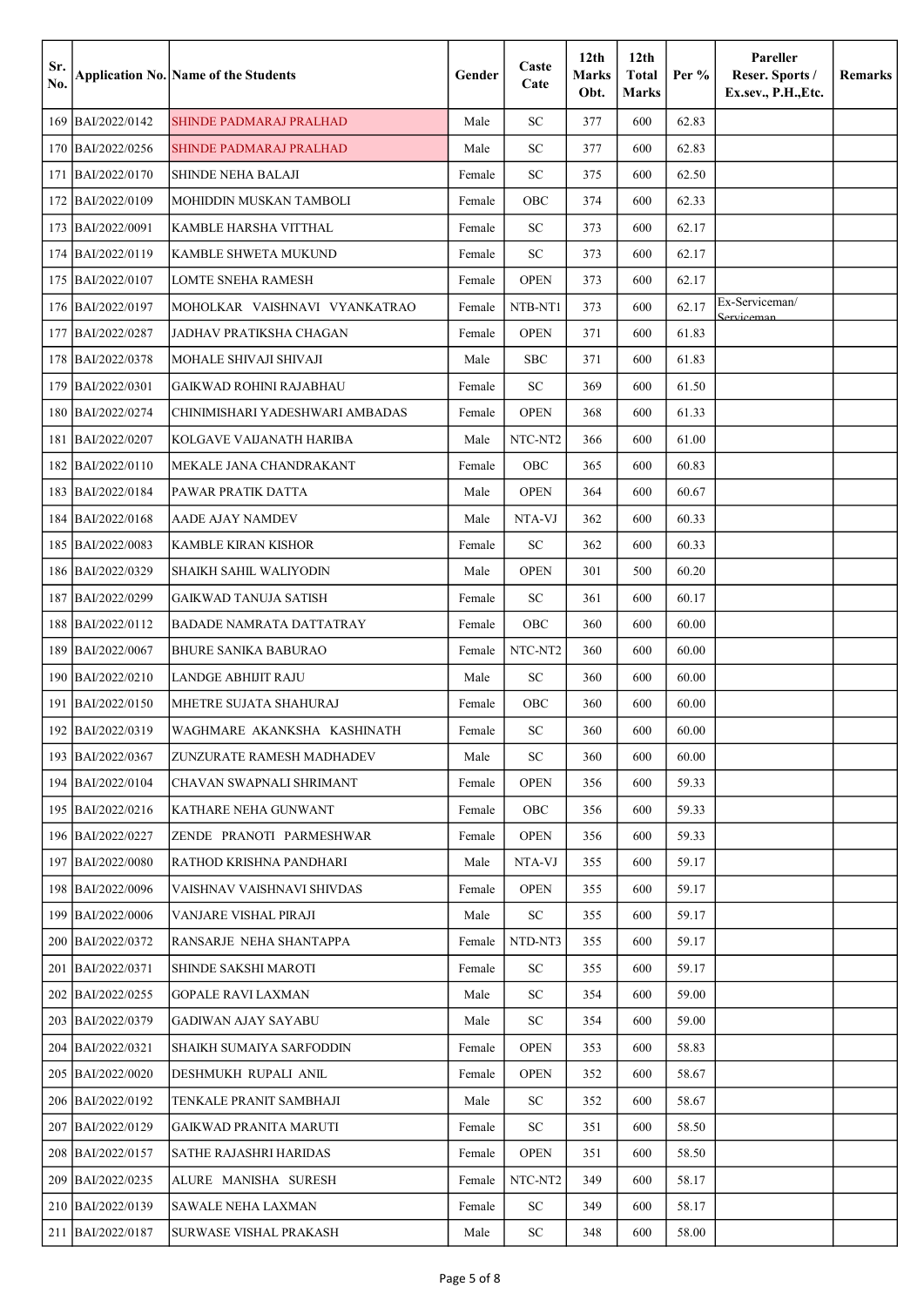| Sr.<br>No. |                     | <b>Application No. Name of the Students</b> | Gender | Caste<br>Cate | 12 <sub>th</sub><br><b>Marks</b><br>Obt. | 12 <sub>th</sub><br><b>Total</b><br><b>Marks</b> | Per % | Pareller<br>Reser. Sports /<br>Ex.sev., P.H., Etc. | Remarks |
|------------|---------------------|---------------------------------------------|--------|---------------|------------------------------------------|--------------------------------------------------|-------|----------------------------------------------------|---------|
| 212        | BAI/2022/0223       | SURYAWANSHI VIJAY SHIVAJI                   | Male   | OBC           | 348                                      | 600                                              | 58.00 |                                                    |         |
|            | 213 BAI/2022/0271   | SOLANKE DHANSHRI ANNASAHEB                  | Female | <b>OPEN</b>   | 347                                      | 600                                              | 57.83 |                                                    |         |
| 214        | BAI/2022/0044       | MUCHLAMBE VANSHRI OMPRAKASH                 | Female | OBC           | 346                                      | 600                                              | 57.67 |                                                    |         |
| 215        | BAI/2022/0362       | SAYYAD ALISHA SULTAN                        | Female | <b>OPEN</b>   | 346                                      | 600                                              | 57.67 |                                                    |         |
| 216        | BAI/2022/0146       | AKOSKAR PRASAD RATILAL                      | Male   | <b>ST</b>     | 345                                      | 600                                              | 57.50 |                                                    |         |
| 217        | BAI/2022/0093       | HIRAS PRANAV RAJESH                         | Male   | OBC           | 345                                      | 600                                              | 57.50 |                                                    |         |
| 218        | BAI/2022/0133       | JANKAR AARTI KHANDU                         | Female | NTD-NT3       | 345                                      | 600                                              | 57.50 |                                                    |         |
| 219        | BAI/2022/0090       | KAMBLE ARCHANA VITTHAL                      | Female | SC            | 345                                      | 600                                              | 57.50 |                                                    |         |
| 220        | BAI/2022/0092       | MANE ROHIT GUNDU                            | Male   | NTC-NT2       | 345                                      | 600                                              | 57.50 |                                                    |         |
| 221        | BAI/2022/0015       | WAGHMODE USHA MADHAV                        | Female | NTC-NT2       | 345                                      | 600                                              | 57.50 |                                                    |         |
| 222        | BAI/2022/0340       | SHAIKH IRFAN DASTAGIR                       | Male   | <b>OPEN</b>   | 345                                      | 600                                              | 57.50 |                                                    |         |
| 223        | BAI/2022/0085       | GHODKE SHRUTI KIRAN                         | Female | SC            | 344                                      | 600                                              | 57.33 |                                                    |         |
| 224        | BAI/2022/0263       | BARAMATIKAR VAISHNAVI RAMKRISHNA            | Female | OBC           | 343                                      | 600                                              | 57.17 |                                                    |         |
| 225        | BAI/2022/0176       | <b>BAYAS SANTOSHI ANGAD</b>                 | Female | NTA-VJ        | 342                                      | 600                                              | 57.00 |                                                    |         |
| 226        | BAI/2022/0320       | SAYYAD MOHAMMAD HUZAIFA YUNUS               | Male   | <b>OPEN</b>   | 341                                      | 600                                              | 56.83 |                                                    |         |
| 227        | BAI/2022/0167       | SURWASE AMIT DNYANESHWAR                    | Male   | SC            | 341                                      | 600                                              | 56.83 |                                                    |         |
| 228        | BAI/2022/0205       | TENKALE PRAGATI DHARMAPPA                   | Female | SC            | 341                                      | 600                                              | 56.83 |                                                    |         |
| 229        | BAI/2022/0058       | BAVARI ANJALI HIRA                          | Female | NTD-NT3       | 340                                      | 600                                              | 56.67 |                                                    |         |
| 230        | BAI/2022/0010       | CHORMALE ABHIJIT PANDURANG                  | Male   | NTC-NT2       | 340                                      | 600                                              | 56.67 |                                                    |         |
| 231        | BAI/2022/0073       | KAMBLE TEJAL KAMLAKAR                       | Female | SC            | 340                                      | 600                                              | 56.67 |                                                    |         |
| 232        | BAI/2022/0039       | UPADE ASHWINI RAMAKANT                      | Female | SC            | 340                                      | 600                                              | 56.67 |                                                    |         |
| 233        | BAI/2022/0172       | BHANDE DHANSHRI ISHWAR                      | Female | <b>OPEN</b>   | 338                                      | 600                                              | 56.33 |                                                    |         |
| 234        | BAI/2022/0061       | <b>BOMBILWAD DIPAK SHIVDAS</b>              | Male   | OBC           | 338                                      | 600                                              | 56.33 |                                                    |         |
|            | 235 BAI/2022/0209   | SHAIKH SAMEER ISMAIL                        | Male   | EWS           | 338                                      | 600                                              | 56.33 |                                                    |         |
|            | 236 BAI/2022/0377   | SHINDE SNEHA KAILAS                         | Female | SC            | 338                                      | 600                                              | 56.33 |                                                    |         |
|            | 237   BAI/2022/0238 | PATWARI ABDULSATTAR ISRAR                   | Male   | EWS           | 337                                      | 600                                              | 56.17 |                                                    |         |
|            | 238 BAI/2022/0032   | RAJPUT RAJWARDHAN SANJAYSINGH               | Male   | NTA-VJ        | 335                                      | 600                                              | 55.83 |                                                    |         |
|            | 239 BAI/2022/0200   | AINILE SHUBHAM DAYANAND                     | Male   | OBC           | 334                                      | 600                                              | 55.67 |                                                    |         |
|            | 240   BAI/2022/0135 | GAIKWAD KARAN PRAKASH                       | Male   |               | 332                                      | 600                                              | 55.33 |                                                    |         |
|            | 241   BAI/2022/0237 | HARANE ASMITA DATTA                         | Female | SC            | 332                                      | 600                                              | 55.33 |                                                    |         |
|            | 242 BAI/2022/0246   | SHIRURE TANUJA RAMESHWAR                    | Female | OBC           | 359                                      | 650                                              | 55.23 |                                                    |         |
|            | 243   BAI/2022/0325 | DEVKATE NIKITA RAM                          | Female | NTD-NT3       | 330                                      | 600                                              | 55.00 |                                                    |         |
|            | 244   BAI/2022/0045 | KAMBLE SIDDHANT SHARAD                      | Male   | ${\rm SC}$    | 329                                      | 600                                              | 54.83 |                                                    |         |
|            | 245   BAI/2022/0194 | RATHOD RUTUJA VITTHAL                       | Female | NTA-VJ        | 329                                      | 600                                              | 54.83 |                                                    |         |
|            | 246   BAI/2022/0220 | KULKARNI SAKSHI SURESH                      | н,     |               | 327                                      | 600                                              | 54.50 |                                                    |         |
|            | 247   BAI/2022/0043 | LOKHANDE RUTUJA TANAJI                      | Female | NTC-NT2       | 326                                      | 600                                              | 54.33 |                                                    |         |
|            | 248   BAI/2022/0311 | GAMBHIRE AMBIKA DASHRATH                    | Female | <b>OPEN</b>   | 325                                      | 600                                              | 54.17 |                                                    |         |
|            | 249 BAI/2022/0323   | SHAIKH JUNED ISMAIL                         | Male   | <b>OPEN</b>   | 325                                      | 600                                              | 54.17 |                                                    |         |
|            | 250 BAI/2022/0180   | JADHAV SHRIKANT BALIRAM                     | Male   | <b>OPEN</b>   | 324                                      | 600                                              | 54.00 |                                                    |         |
|            | 251   BAI/2022/0181 | JADHAV SHRIKANT BALIRAM                     | Male   | <b>OPEN</b>   | 324                                      | 600                                              | 54.00 |                                                    |         |
|            | 252 BAI/2022/0094   | ALTE SHRUTI ASHOK                           | Female | SC            | 323                                      | 600                                              | 53.83 |                                                    |         |
|            | 253 BAI/2022/0177   | DEVAKATE SHRADDHA SUNIL                     | Female | NTC-NT2       | 323                                      | 600                                              | 53.83 |                                                    |         |
|            | 254 BAI/2022/0118   | GODBOLE BUDHARAJ MURARI                     | Male   | SC            | 323                                      | 600                                              | 53.83 |                                                    |         |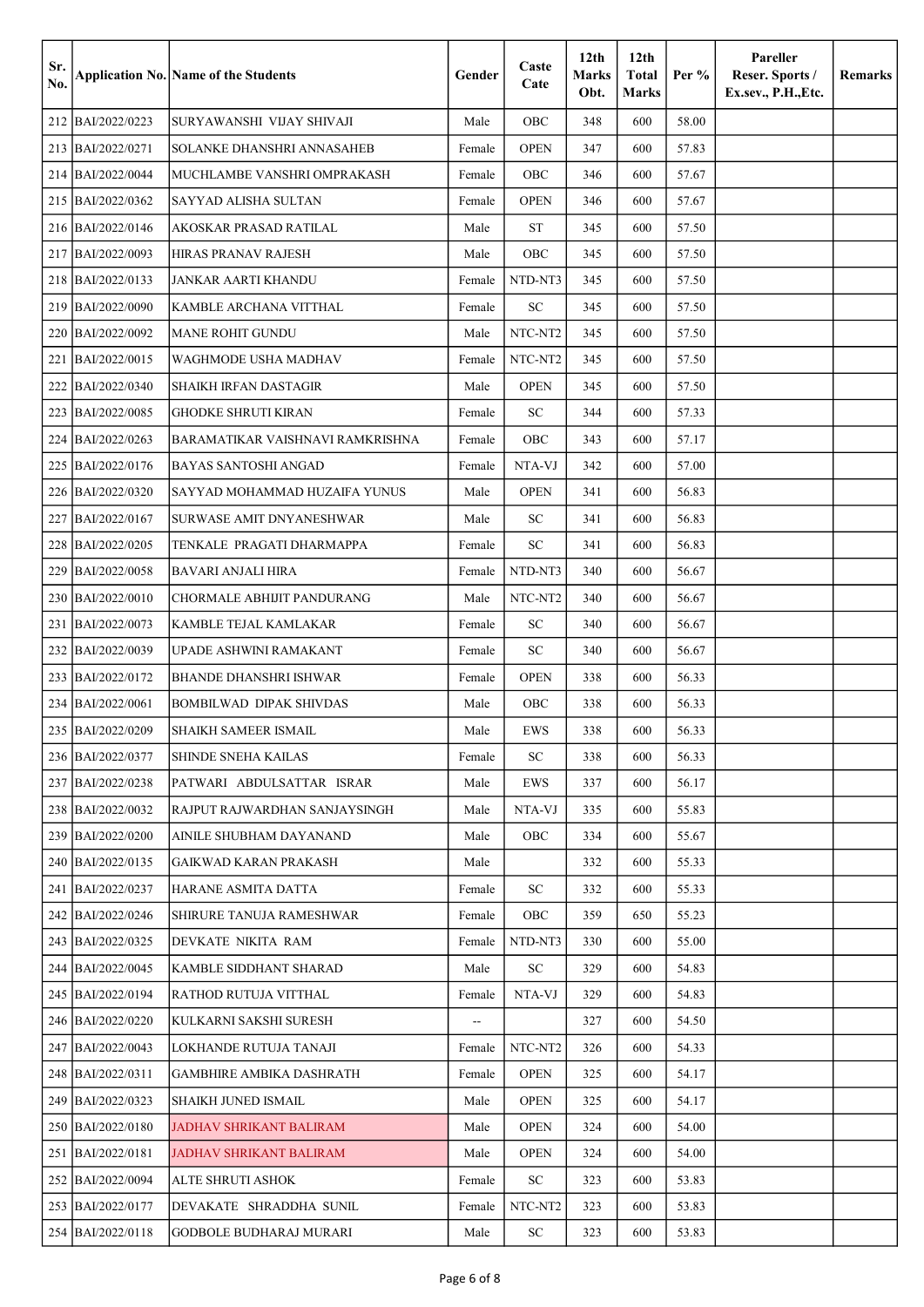| Sr.<br>No. |                     | <b>Application No. Name of the Students</b> | Gender                   | Caste<br>Cate | 12 <sub>th</sub><br><b>Marks</b><br>Obt. | 12 <sub>th</sub><br><b>Total</b><br><b>Marks</b> | Per % | Pareller<br>Reser. Sports /<br>Ex.sev., P.H., Etc. | Remarks |
|------------|---------------------|---------------------------------------------|--------------------------|---------------|------------------------------------------|--------------------------------------------------|-------|----------------------------------------------------|---------|
|            | 255 BAI/2022/0375   | MALLA KHUSHI VINOD                          | Female                   | <b>SC</b>     | 323                                      | 600                                              | 53.83 |                                                    |         |
|            | 256 BAI/2022/0141   | BOYANE MANGESH RAJENDRA                     | Male                     | <b>ST</b>     | 348                                      | 650                                              | 53.54 | <b>Other</b>                                       |         |
| 257        | BAI/2022/0285       | PATHAN FAIZANKHAN YEJAJKHAN                 | Male                     | <b>OPEN</b>   | 319                                      | 600                                              | 53.17 |                                                    |         |
| 258        | BAI/2022/0148       | RATNAGOLE RAMESHWAR SATISH                  | Male                     | OBC           | 319                                      | 600                                              | 53.17 |                                                    |         |
| 259        | BAI/2022/0309       | TORE SHYAM PRAKASH                          | Male                     | OBC           | 317                                      | 600                                              | 52.83 |                                                    |         |
| 260        | BAI/2022/0290       | CHAVRE VARSHA BABRUVAN                      | Female                   | EWS           | 316                                      | 600                                              | 52.67 |                                                    |         |
| 261        | BAI/2022/0019       | KENDRE SIDDHESHWAR VIJAY KUMAR              | Male                     | NTD-NT3       | 316                                      | 600                                              | 52.67 |                                                    |         |
| 262        | BAI/2022/0114       | MANE SHANTANU NAVANATH                      | Male                     | <b>EWS</b>    | 315                                      | 600                                              | 52.50 |                                                    |         |
| 263        | BAI/2022/0267       | GAIKWAD SARTHAK BABAN                       | Male                     | SC            | 314                                      | 600                                              | 52.33 |                                                    |         |
| 264        | BAI/2022/0300       | KAMBLE SUMIT MADHUKAR                       | Male                     | <b>SC</b>     | 314                                      | 600                                              | 52.33 |                                                    |         |
| 265        | BAI/2022/0283       | <b>GAIKWAD ANIKET MADHUKAR</b>              | Male                     | <b>SC</b>     | 313                                      | 600                                              | 52.17 |                                                    |         |
| 266        | BAI/2022/0185       | WAGHMARE NANDKUMAR RAJENDRA                 | Male                     | SC            | 313                                      | 600                                              | 52.17 |                                                    |         |
| 267        | BAI/2022/0239       | TAMBOLI ANSAR AHEMAD TAMBOLI ANSAR          | Male                     |               | 313                                      | 600                                              | 52.17 |                                                    |         |
| 268        | BAI/2022/0261       | <b>GAWARE OM RAM</b>                        | Male                     | <b>SC</b>     | 312                                      | 600                                              | 52.00 |                                                    |         |
| 269        | BAI/2022/0262       | <b>GAWARE OM RAM</b>                        | Male                     | <b>SC</b>     | 312                                      | 600                                              | 52.00 |                                                    |         |
| 270        | BAI/2022/0258       | KAMBLE ASHISH SUNIL                         | Male                     | <b>SC</b>     | 311                                      | 600                                              | 51.83 |                                                    |         |
| 271        | BAI/2022/0221       | BHOSALE NANDANI JAYJAYRAM                   | Female                   | OBC           | 310                                      | 600                                              | 51.67 |                                                    |         |
| 272        | BAI/2022/0206       | BOYNE MAYURI NARAYAN                        | Female                   | <b>SBC</b>    | 310                                      | 600                                              | 51.67 |                                                    |         |
| 273        | BAI/2022/0279       | TAYYAB IMRAN SHAIKH                         | Male                     | OBC           | 310                                      | 600                                              | 51.67 |                                                    |         |
| 274        | BAI/2022/0382       | KAMBLE NIKITA BALAJI                        | Female                   | SC            | 310                                      | 600                                              | 51.67 |                                                    |         |
| 275        | BAI/2022/0105       | AIWALE SUVARNA DIGAMBAR                     | Female                   | <b>SC</b>     | 309                                      | 600                                              | 51.50 |                                                    |         |
|            | 276 BAI/2022/0122   | PAWAR AKASH DIPAK                           | Male                     | NTB-NT1       | 309                                      | 600                                              | 51.50 |                                                    |         |
| 277        | BAI/2022/0222       | BEG KASHISH TAYYAB                          | Female                   | <b>OPEN</b>   | 307                                      | 600                                              | 51.17 |                                                    |         |
|            | 278 BAI/2022/0326   | THAKUR KUMUD BALAJISING                     | Female                   | NTA-VJ        | 307                                      | 600                                              | 51.17 |                                                    |         |
|            | 279 BAI/2022/0165   | SAYYED SARFRAZ BASESAHAB                    | Male                     | <b>OPEN</b>   | 305                                      | 600                                              | 50.83 |                                                    |         |
|            | 280   BAI/2022/0138 | HOLKAR ABHISHEK PRAKASH                     | Male                     | NTC-NT2       | 330                                      | 650                                              | 50.77 |                                                    |         |
|            | 281 BAI/2022/0040   | AMARJEET ANGAD GONE                         | $\overline{\phantom{a}}$ |               | 301                                      | 600                                              | 50.17 |                                                    |         |
|            | 282 BAI/2022/0014   | TENKALE GAYTRI SARNATH                      | Female                   | <b>SC</b>     | 301                                      | 600                                              | 50.17 |                                                    |         |
|            | 283 BAI/2022/0230   | <b>BORALE ADINATH TANAJI</b>                | Male                     | <b>SBC</b>    | 300                                      | 600                                              | 50.00 |                                                    |         |
|            | 284 BAI/2022/0231   | <b>BORALE ADINATH TANAJI</b>                | Male                     | SBC           | 300                                      | 600                                              | 50.00 |                                                    |         |
|            | 285 BAI/2022/0270   | <b>GADERAO SANTOSH ANURATH</b>              | Male                     | SC            | 298                                      | 600                                              | 49.67 |                                                    |         |
|            | 286 BAI/2022/0101   | THAKUR SUMIT RATANSINGH                     | Male                     | <b>OPEN</b>   | 298                                      | 600                                              | 49.67 |                                                    |         |
|            | 287 BAI/2022/0153   | CHIWADE POOJA DHANANJAY                     | Female                   | <b>OPEN</b>   | 297                                      | 600                                              | 49.50 |                                                    |         |
|            | 288 BAI/2022/0127   | TENKALE PRITI LINGRAM                       | Female                   | SC            | 296                                      | 600                                              | 49.33 |                                                    |         |
|            | 289 BAI/2022/0298   | RAUT ADITYA DHONDIRAM                       | Male                     | OBC           | 320                                      | 650                                              | 49.23 |                                                    |         |
|            | 290 BAI/2022/0282   | JAWALKAR RAKHI MANGESH                      | Female                   | OBC           | 295                                      | 600                                              | 49.17 |                                                    |         |
|            | 291 BAI/2022/0160   | SHINDE PAYAL DHARMCHAND                     | Female                   | NTC-NT2       | 295                                      | 600                                              | 49.17 |                                                    |         |
|            | 292 BAI/2022/0027   | SURYAWANSHI SAKSHI DHANANJAY                | Female                   | <b>OPEN</b>   | 295                                      | 600                                              | 49.17 |                                                    |         |
|            | 293   BAI/2022/0011 | TANDALE DHIRAJ KAILASH                      | Male                     | OBC           | 295                                      | 600                                              | 49.17 |                                                    |         |
|            | 294 BAI/2022/0336   | KAMBLE NIKITA VISHNU                        | Female                   | SC            | 294                                      | 600                                              | 49.00 |                                                    |         |
|            | 295 BAI/2022/0293   | JADHAV PRATIKSHA BALAJI                     | Female                   | NTD-NT3       | 293                                      | 600                                              | 48.83 |                                                    |         |
|            | 296 BAI/2022/0174   | KARE AKSHATA GOPAL                          | Female                   | NTC-NT2       | 293                                      | 600                                              | 48.83 |                                                    |         |
|            | 297 BAI/2022/0163   | LASHKARE BRAMHDEV SURESH                    | Male                     | NTA-VJ        | 292                                      | 600                                              | 48.67 | Divyangjan                                         |         |